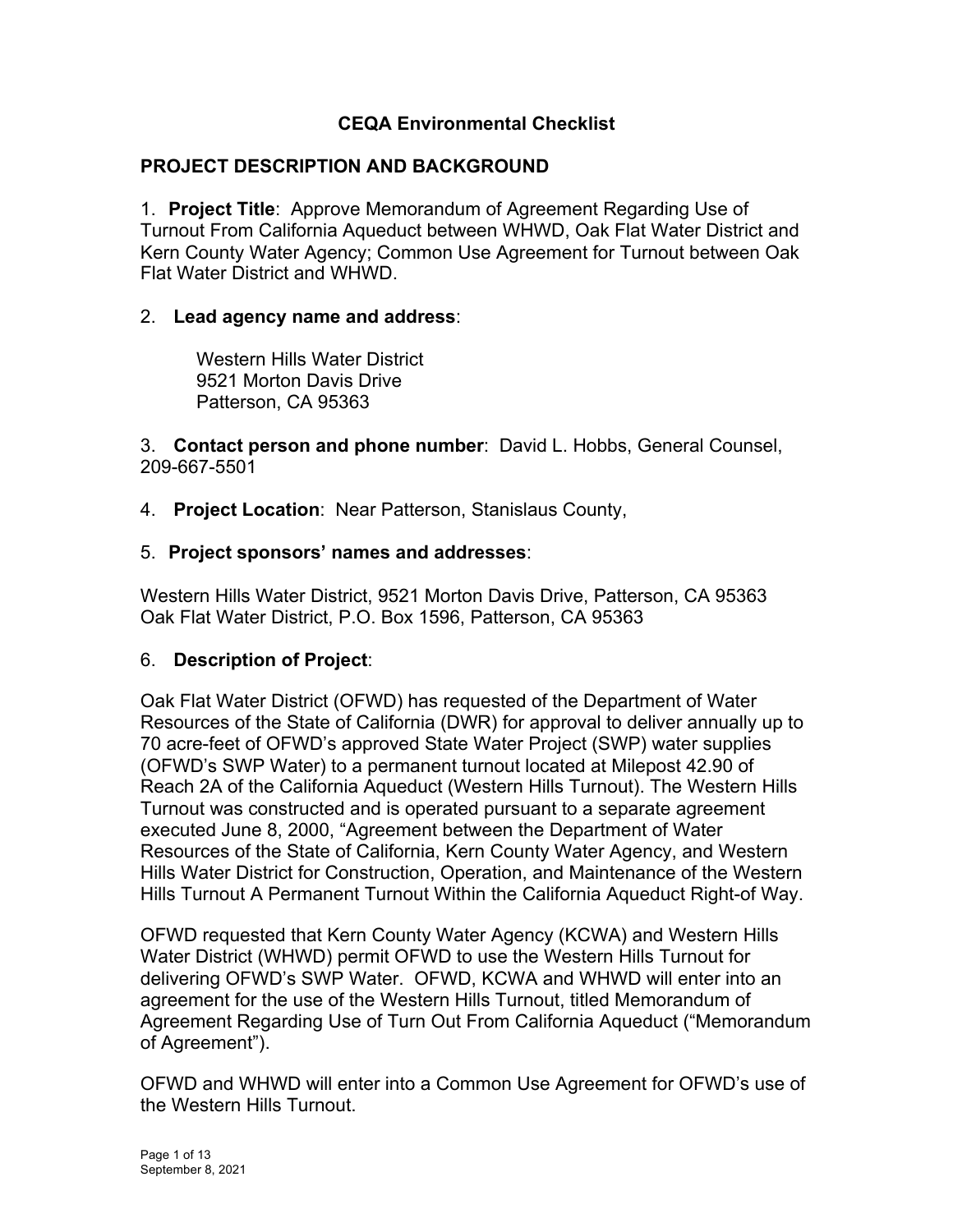7. **General plan designation and zoning**: Not applicable to this proposed project.

8. **Surrounding land uses and setting**: See the environmental documents in the List of References regarding Western Stanislaus County land uses and settings.

9. **Other public agencies whose approval is required**: DWR; KCWA; OFWD.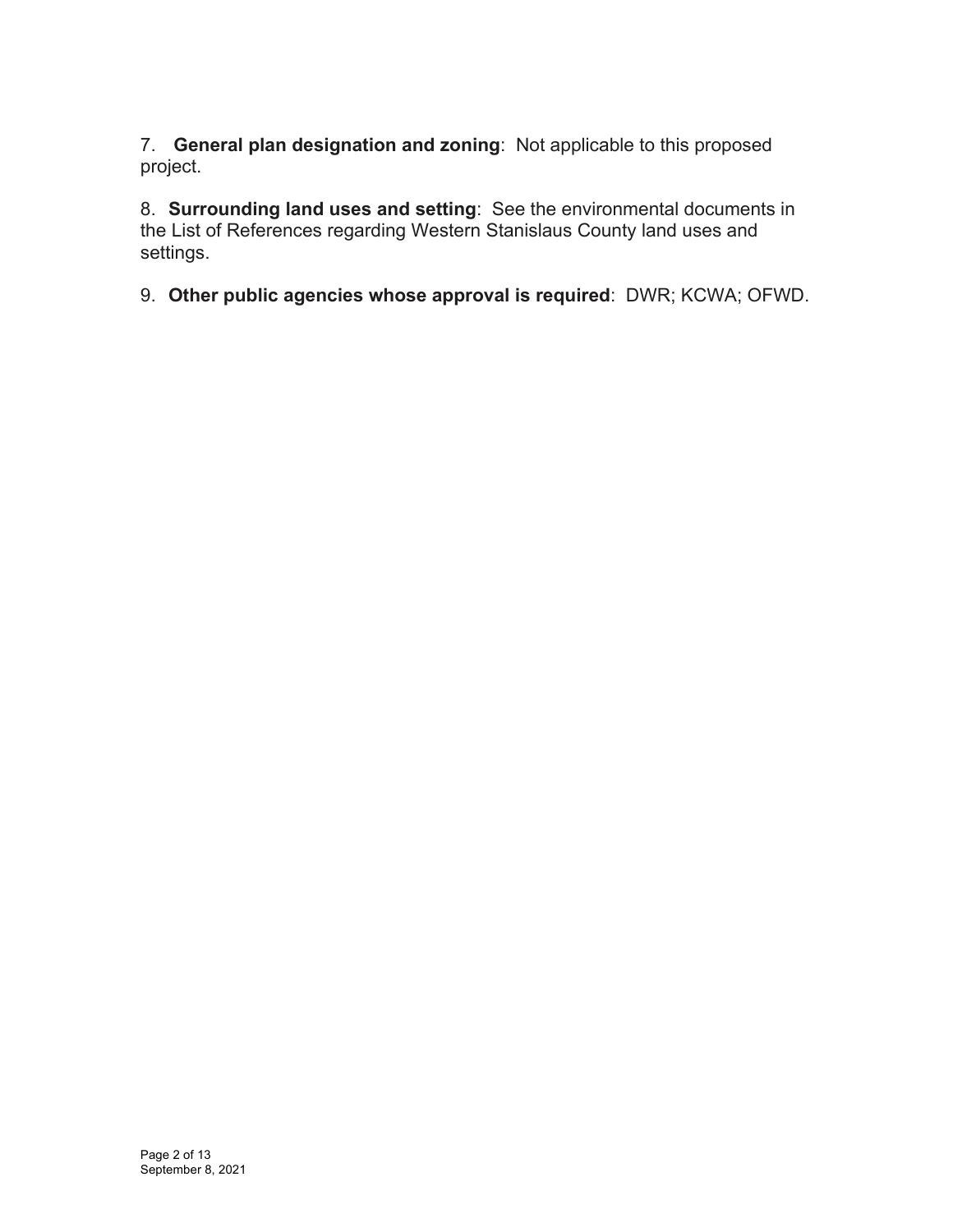# **ENVIRONMENTAL FACTORS POTENTIALLY AFFECTED: None**

The environmental factors checked below would be potentially affected by this project. Please see the checklist beginning on page 3 for additional information.

| Aesthetics                    | <b>Agriculture and Forestry</b>           | Air Quality                           |
|-------------------------------|-------------------------------------------|---------------------------------------|
| <b>Biological Resources</b>   | <b>Cultural Resources</b>                 | Geology/Soils                         |
| Greenhouse Gas<br>Emissions   | Hazards and Hazardous<br><b>Materials</b> | <b>Hydrology/Water Quality</b>        |
| Land Use/Planning             | <b>Mineral Resources</b>                  | <b>Noise</b>                          |
| Population/Housing            | <b>Public Services</b>                    | Recreation                            |
| <b>Transportation/Traffic</b> | Utilities/Service Systems                 | Mandatory Findings of<br>Significance |

#### **DETERMINATION:**

On the basis of this initial evaluation: I find that the proposed project is EXEMPT under CEQA Guidelines Section 15301 based upon the general rule that CEQA applies only to projects that have a potential for causing significant adverse environmental impacts. The proposed project: (a) concerns the operation, repair, maintenance or minor alteration of existing structures or facilities; (b) is consistent with the affected agencies prior agreements which complied with CEQA, (c) has no adverse environmental impacts identified with the proposed project, and (d) does not have a potential for creating a significant adverse effect on the environment.

| Signature:     | Date: September 8, 2021             |
|----------------|-------------------------------------|
| David L. Hobbs | <b>Western Hills Water District</b> |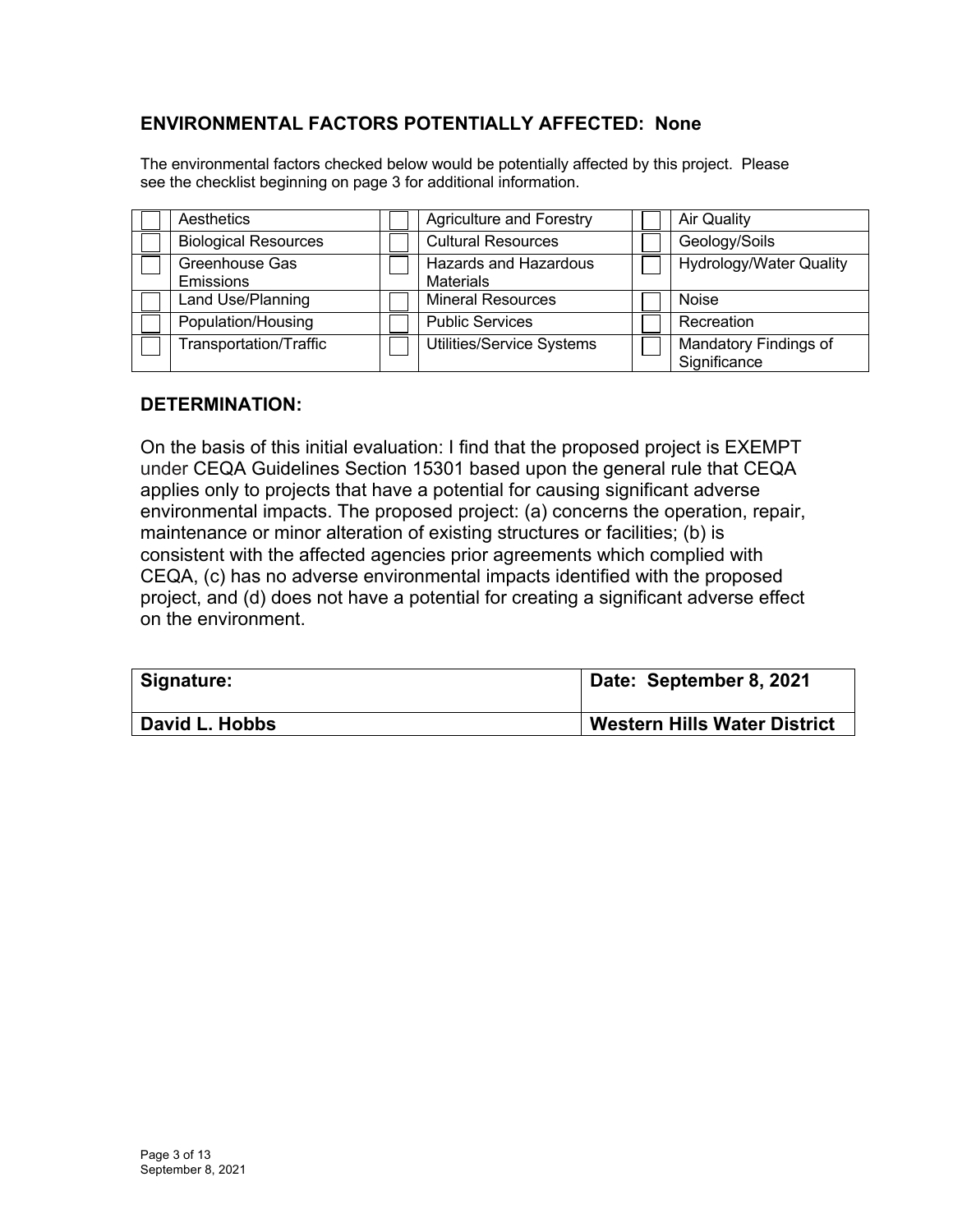### **CEQA Environmental Checklist**

This checklist identifies physical, biological, social and economic factors that might be affected by the proposed project. In many cases, background studies performed in connection with the projects indicate no impacts. A NO IMPACT answer in the last column reflects this determination. Where there is a need for clarifying discussion, the discussion is included either following the applicable section of the checklist or is within the body of the environmental document itself. The words "significant" and "significance" used throughout the following checklist are related to CEQA, not NEPA, impacts. The questions in this form are intended to encourage the thoughtful assessment of impacts and do not represent thresholds of significance.

|                                                                                                                                                                                                                                                                                                                                                                                                                                                                                                                                                                                                                                                                                                                                                                                                                                                                                                                                                      | Potentially<br>Significant<br>Impact | Less Than<br>Significant<br>with<br>Mitigation | Less Than<br>Significant<br>Impact | No<br>Impact |
|------------------------------------------------------------------------------------------------------------------------------------------------------------------------------------------------------------------------------------------------------------------------------------------------------------------------------------------------------------------------------------------------------------------------------------------------------------------------------------------------------------------------------------------------------------------------------------------------------------------------------------------------------------------------------------------------------------------------------------------------------------------------------------------------------------------------------------------------------------------------------------------------------------------------------------------------------|--------------------------------------|------------------------------------------------|------------------------------------|--------------|
| <b>I. AESTHETICS:</b> Would the project:                                                                                                                                                                                                                                                                                                                                                                                                                                                                                                                                                                                                                                                                                                                                                                                                                                                                                                             |                                      |                                                |                                    |              |
| a) Have a substantial adverse effect on a scenic vista                                                                                                                                                                                                                                                                                                                                                                                                                                                                                                                                                                                                                                                                                                                                                                                                                                                                                               |                                      |                                                |                                    |              |
| b) Substantially damage scenic resources, including, but not<br>limited to, trees, rock outcroppings, and historic buildings within<br>a state scenic highway                                                                                                                                                                                                                                                                                                                                                                                                                                                                                                                                                                                                                                                                                                                                                                                        |                                      |                                                |                                    |              |
| c) Substantially degrade the existing visual character or quality<br>of the site and its surroundings?                                                                                                                                                                                                                                                                                                                                                                                                                                                                                                                                                                                                                                                                                                                                                                                                                                               |                                      |                                                |                                    |              |
| d) Create a new source of substantial light or glare which would<br>adversely affect day or nighttime views in the area?                                                                                                                                                                                                                                                                                                                                                                                                                                                                                                                                                                                                                                                                                                                                                                                                                             |                                      |                                                |                                    |              |
| <b>II. AGRICULTURE AND FOREST RESOURCES: In</b><br>determining whether impacts to agricultural resources are<br>significant environmental effects, lead agencies may refer to the<br>California Agricultural Land Evaluation and Site Assessment<br>Model (1997) prepared by the California Dept. of Conservation<br>as an optional model to use in assessing impacts on agriculture<br>and farmland. In determining whether impacts to forest<br>resources, including timberland, are significant environmental<br>effects, lead agencies may refer to information compiled by the<br>California Department of Forestry and Fire Protection regarding<br>the state's inventory of forest land, including the Forest and<br>Range Assessment Project and the Forest Legacy Assessment<br>Project; and the forest carbon measurement methodology<br>provided in Forest Protocols adopted by the California Air<br>Resources Board. Would the project: |                                      |                                                |                                    |              |
| a) Convert Prime Farmland, Unique Farmland, or Farmland of<br>Statewide Importance (Farmland), as shown on the maps<br>prepared pursuant to the Farmland Mapping and Monitoring<br>Program of the California Resources Agency, to non-agricultural<br>use?                                                                                                                                                                                                                                                                                                                                                                                                                                                                                                                                                                                                                                                                                           |                                      |                                                |                                    |              |
| b) Conflict with existing zoning for agricultural use, or a<br>Williamson Act contract?                                                                                                                                                                                                                                                                                                                                                                                                                                                                                                                                                                                                                                                                                                                                                                                                                                                              |                                      |                                                |                                    |              |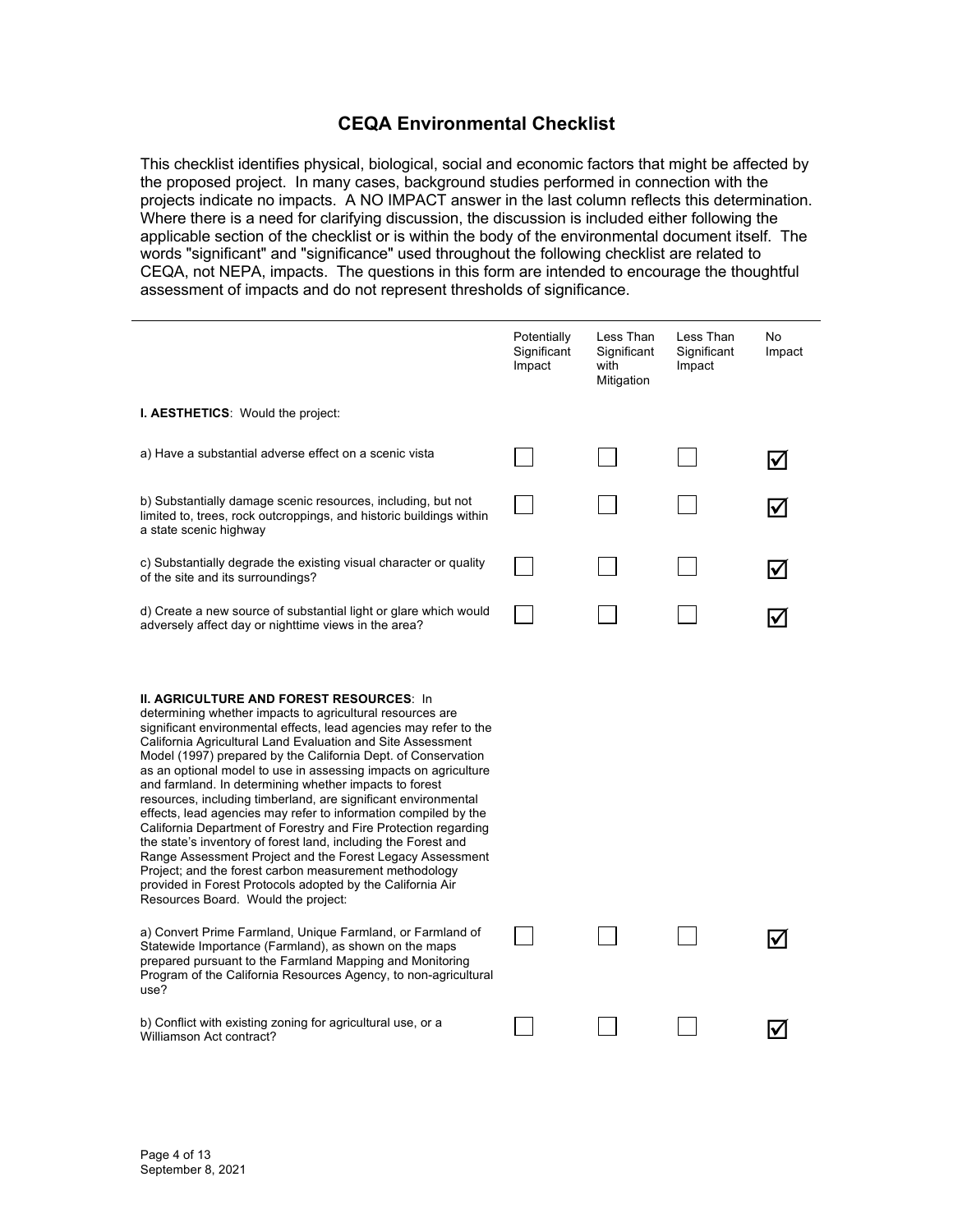|                                                                                                                                                                                                                                                                                                                              | Potentially<br>Significant<br>Impact | Less Than<br>Significant<br>with<br>Mitigation | Less Than<br>Significant<br>Impact | No<br>Impact |
|------------------------------------------------------------------------------------------------------------------------------------------------------------------------------------------------------------------------------------------------------------------------------------------------------------------------------|--------------------------------------|------------------------------------------------|------------------------------------|--------------|
| c) Conflict with existing zoning for, or cause rezoning of, forest<br>land (as defined in Public Resources Code section 12220(g)),<br>timberland (as defined by Public Resources Code section 4526),<br>or timberland zoned Timberland Production (as defined by<br>Government Code section 51104(g))?                       |                                      |                                                |                                    |              |
| d) Result in the loss of forest land or conversion of forest land<br>to non-forest use?                                                                                                                                                                                                                                      |                                      |                                                |                                    |              |
| e) Involve other changes in the existing environment which, due<br>to their location or nature, could result in conversion of<br>Farmland, to non-agricultural use or conversion of forest land to<br>non-forest use?                                                                                                        |                                      |                                                |                                    |              |
| III. AIR QUALITY: Where available, the significance criteria<br>established by the applicable air quality management or air<br>pollution control district may be relied upon to make the<br>following determinations. Would the project:                                                                                     |                                      |                                                |                                    |              |
| a) Conflict with or obstruct implementation of the applicable air<br>quality plan?                                                                                                                                                                                                                                           |                                      |                                                |                                    |              |
| b) Violate any air quality standard or contribute substantially to<br>an existing or projected air quality violation?                                                                                                                                                                                                        |                                      |                                                |                                    |              |
| c) Result in a cumulatively considerable net increase of any<br>criteria pollutant for which the project region is non-attainment<br>under an applicable federal or state ambient air quality standard<br>(including releasing emissions which exceed quantitative<br>thresholds for ozone precursors)?                      |                                      |                                                |                                    |              |
| d) Expose sensitive receptors to substantial pollutant<br>concentrations?                                                                                                                                                                                                                                                    |                                      |                                                |                                    |              |
| e) Create objectionable odors affecting a substantial number of<br>people?                                                                                                                                                                                                                                                   |                                      |                                                |                                    |              |
| <b>IV. BIOLOGICAL RESOURCES:</b> Would the project:                                                                                                                                                                                                                                                                          |                                      |                                                |                                    |              |
| a) Have a substantial adverse effect, either directly or through<br>habitat modifications, on any species identified as a candidate,<br>sensitive, or special status species in local or regional plans,<br>policies, or regulations, or by the California Department of Fish<br>and Game or U.S. Fish and Wildlife Service? |                                      |                                                |                                    |              |
| b) Have a substantial adverse effect on any riparian habitat or<br>other sensitive natural community identified in local or regional<br>plans, policies, regulations or by the California Department of<br>Fish and Game or US Fish and Wildlife Service?                                                                    |                                      |                                                |                                    |              |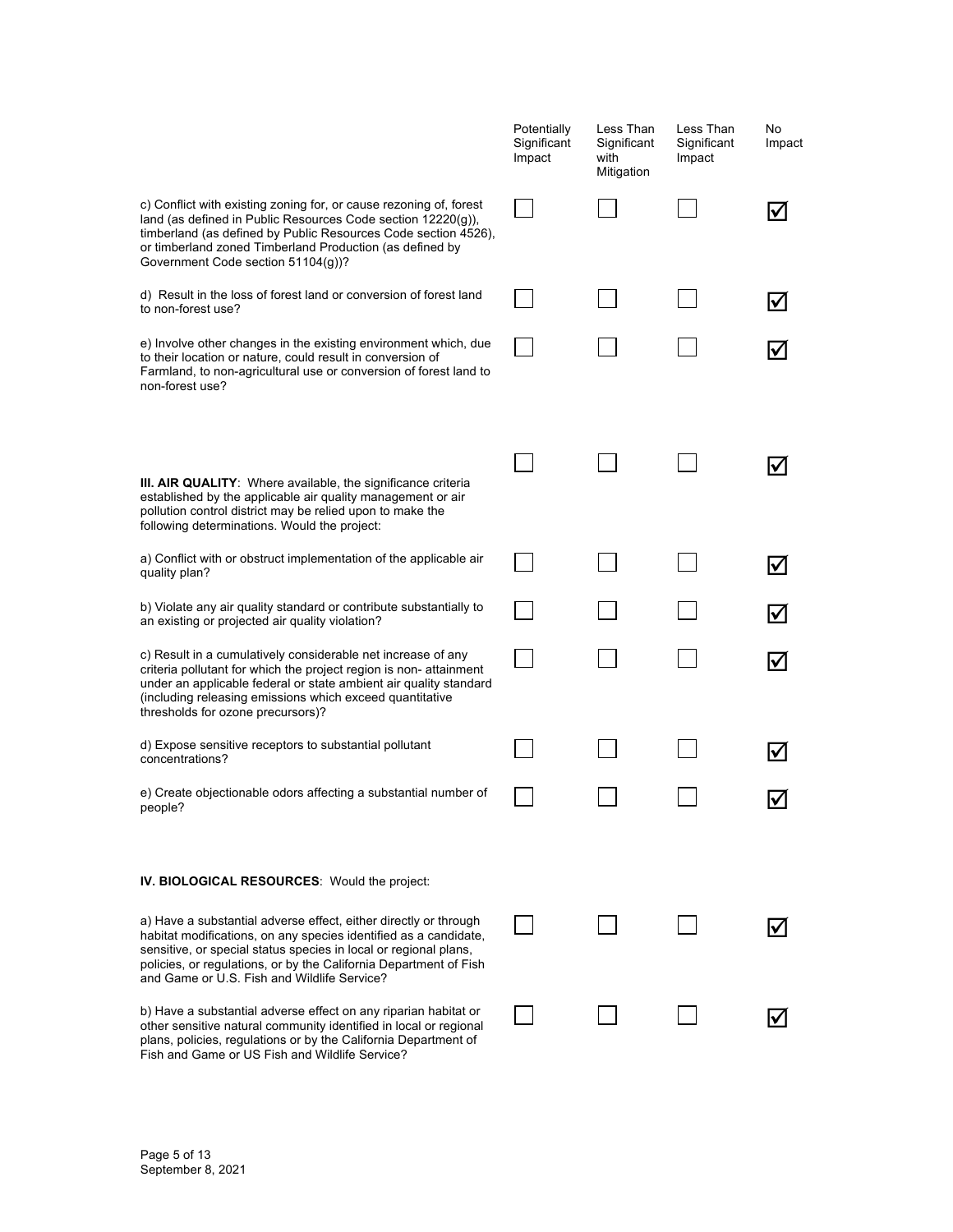|                                                                                                                                                                                                                                                                                                    | Potentially<br>Significant<br>Impact | Less Than<br>Significant<br>with<br>Mitigation | Less Than<br>Significant<br>Impact | No<br>Impact |
|----------------------------------------------------------------------------------------------------------------------------------------------------------------------------------------------------------------------------------------------------------------------------------------------------|--------------------------------------|------------------------------------------------|------------------------------------|--------------|
| c) Have a substantial adverse effect on federally protected<br>wetlands as defined by Section 404 of the Clean Water Act<br>(including, but not limited to, marsh, vernal pool, coastal, etc.)<br>through direct removal, filling, hydrological interruption, or other<br>means?                   |                                      |                                                |                                    |              |
| d) Interfere substantially with the movement of any native<br>resident or migratory fish or wildlife species or with established<br>native resident or migratory wildlife corridors, or impede the use<br>of native wildlife nursery sites?                                                        |                                      |                                                |                                    |              |
| e) Conflict with any local policies or ordinances protecting<br>biological resources, such as a tree preservation policy or<br>ordinance?                                                                                                                                                          |                                      |                                                |                                    |              |
| f) Conflict with the provisions of an adopted Habitat<br>Conservation Plan, Natural Community Conservation Plan, or<br>other approved local, regional, or state habitat conservation<br>plan?                                                                                                      |                                      |                                                |                                    |              |
| V. CULTURAL RESOURCES: Would the project:                                                                                                                                                                                                                                                          |                                      |                                                |                                    |              |
| a) Cause a substantial adverse change in the significance of a<br>historical resource as defined in §15064.5?                                                                                                                                                                                      |                                      |                                                |                                    |              |
| b) Cause a substantial adverse change in the significance of an<br>archaeological resource pursuant to §15064.5?                                                                                                                                                                                   |                                      |                                                |                                    |              |
| c) Directly or indirectly destroy a unique paleontological<br>resource or site or unique geologic feature?                                                                                                                                                                                         |                                      |                                                |                                    |              |
| d) Disturb any human remains, including those interred outside<br>of formal cemeteries?                                                                                                                                                                                                            |                                      |                                                |                                    |              |
| VI. GEOLOGY AND SOILS: Would the project:                                                                                                                                                                                                                                                          |                                      |                                                |                                    |              |
| a) Expose people or structures to potential substantial adverse<br>effects, including the risk of loss, injury, or death involving:                                                                                                                                                                |                                      |                                                |                                    |              |
| i) Rupture of a known earthquake fault, as delineated on the<br>most recent Alquist-Priolo Earthquake Fault Zoning Map issued<br>by the State Geologist for the area or based on other substantial<br>evidence of a known fault? Refer to Division of Mines and<br>Geology Special Publication 42? |                                      |                                                |                                    |              |
| ii) Strong seismic ground shaking?                                                                                                                                                                                                                                                                 |                                      |                                                |                                    |              |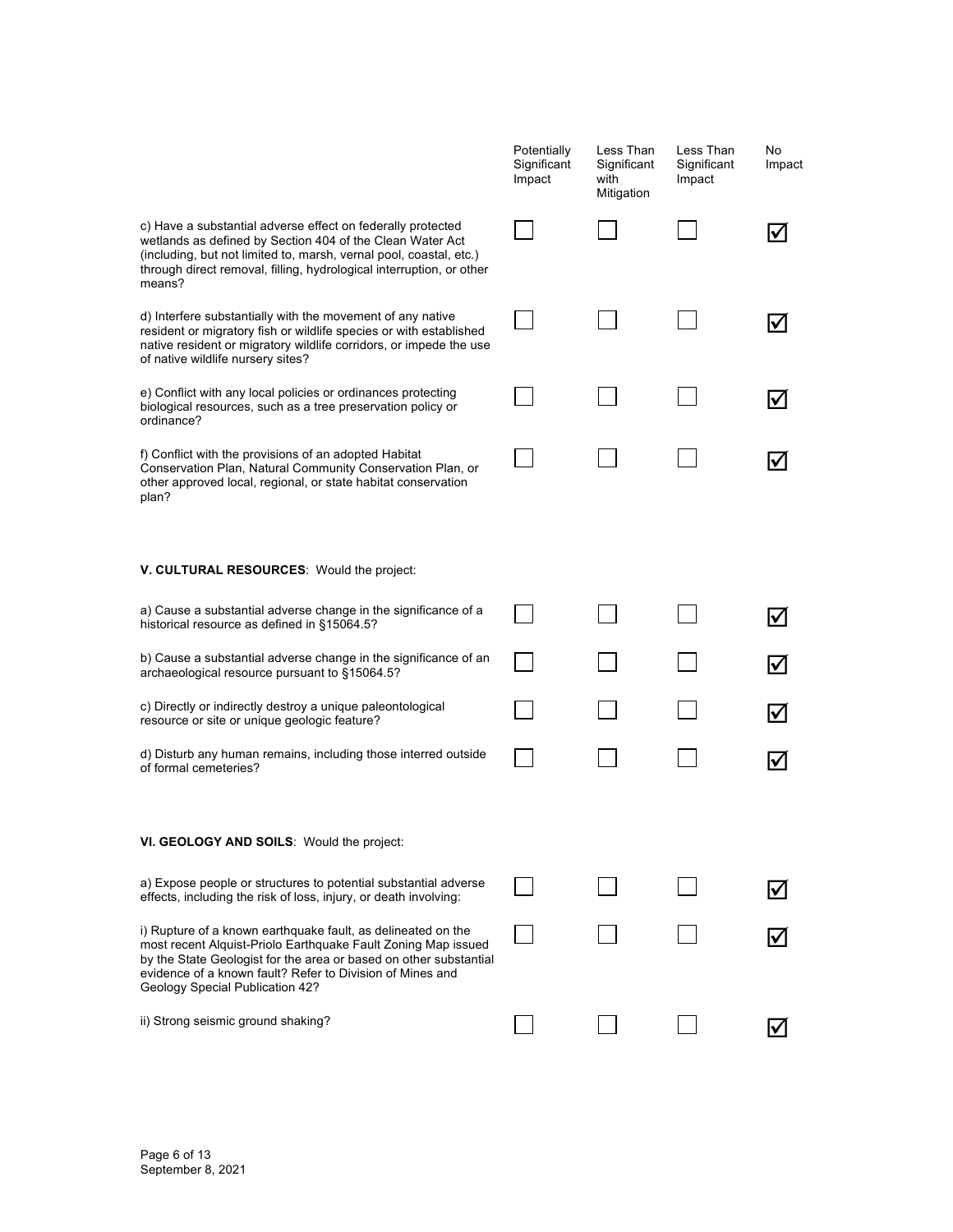|                                                                                                                                                                                                                                             | Potentially<br>Significant<br>Impact | Less Than<br>Significant<br>with<br>Mitigation | Less Than<br>Significant<br>Impact | No<br>Impact |
|---------------------------------------------------------------------------------------------------------------------------------------------------------------------------------------------------------------------------------------------|--------------------------------------|------------------------------------------------|------------------------------------|--------------|
| iii) Seismic-related ground failure, including liquefaction?                                                                                                                                                                                |                                      |                                                |                                    |              |
| iv) Landslides?                                                                                                                                                                                                                             |                                      |                                                |                                    |              |
| b) Result in substantial soil erosion or the loss of topsoil?                                                                                                                                                                               |                                      |                                                |                                    |              |
| c) Be located on a geologic unit or soil that is unstable, or that<br>would become unstable as a result of the project, and potentially<br>result in on- or off-site landslide, lateral spreading, subsidence,<br>liquefaction or collapse? |                                      |                                                |                                    |              |
| d) Be located on expansive soil, as defined in Table 18-1-B of<br>the Uniform Building Code (1994), creating substantial risks to<br>life or property?                                                                                      |                                      |                                                |                                    |              |
| e) Have soils incapable of adequately supporting the use of<br>septic tanks or alternative waste water disposal systems where<br>sewers are not available for the disposal of waste water?                                                  |                                      |                                                |                                    |              |
| <b>VII. GREENHOUSE GAS EMISSIONS:</b> Would the project:                                                                                                                                                                                    |                                      |                                                |                                    |              |
| a) Generate greenhouse gas emissions, either directly or<br>indirectly, that may have a significant impact on the<br>environment?                                                                                                           |                                      |                                                |                                    |              |
| b) Conflict with an applicable plan, policy or regulation adopted<br>for the purpose of reducing the emissions of greenhouse gases?                                                                                                         |                                      |                                                |                                    |              |
| <b>VIII. HAZARDS AND HAZARDOUS MATERIALS: Would the</b><br>project:                                                                                                                                                                         |                                      |                                                |                                    |              |
| a) Create a significant hazard to the public or the environment<br>through the routine transport, use, or disposal of hazardous<br>materials?                                                                                               |                                      |                                                |                                    |              |
| b) Create a significant hazard to the public or the environment<br>through reasonably foreseeable upset and accident conditions<br>involving the release of hazardous materials into the<br>environment?                                    |                                      |                                                |                                    |              |

Page 7 of 13 September 8, 2021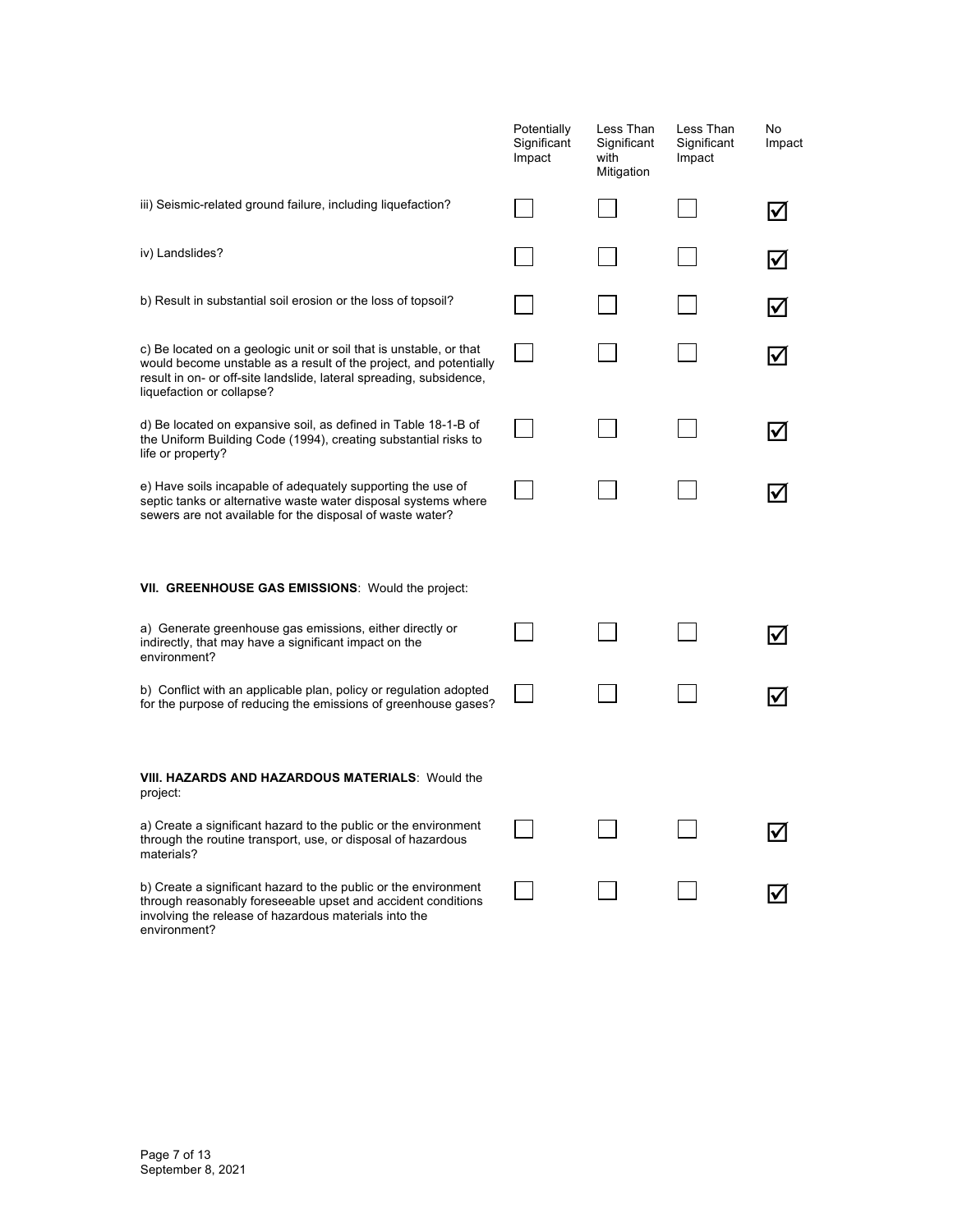|                                                                                                                                                                                                                                                                                                                                                                                                                 | Potentially<br>Significant<br>Impact | Less Than<br>Significant<br>with<br>Mitigation | Less Than<br>Significant<br>Impact | No<br>Impact |
|-----------------------------------------------------------------------------------------------------------------------------------------------------------------------------------------------------------------------------------------------------------------------------------------------------------------------------------------------------------------------------------------------------------------|--------------------------------------|------------------------------------------------|------------------------------------|--------------|
| c) Emit hazardous emissions or handle hazardous or acutely<br>hazardous materials, substances, or waste within one-quarter<br>mile of an existing or proposed school?                                                                                                                                                                                                                                           |                                      |                                                |                                    | V            |
| d) Be located on a site which is included on a list of hazardous<br>materials sites compiled pursuant to Government Code Section<br>65962.5 and, as a result, would it create a significant hazard to<br>the public or the environment?                                                                                                                                                                         |                                      |                                                |                                    |              |
| e) For a project located within an airport land use plan or, where<br>such a plan has not been adopted, within two miles of a public<br>airport or public use airport, would the project result in a safety<br>hazard for people residing or working in the project area?                                                                                                                                       |                                      |                                                |                                    | V            |
| f) For a project within the vicinity of a private airstrip, would the<br>project result in a safety hazard for people residing or working in<br>the project area?                                                                                                                                                                                                                                               |                                      |                                                |                                    |              |
| g) Impair implementation of or physically interfere with an<br>adopted emergency response plan or emergency evacuation<br>plan?                                                                                                                                                                                                                                                                                 |                                      |                                                |                                    | lV           |
| h) Expose people or structures to a significant risk of loss, injury<br>or death involving wildland fires, including where wildlands are<br>adjacent to urbanized areas or where residences are intermixed<br>with wildlands?                                                                                                                                                                                   |                                      |                                                |                                    | IV.          |
| IX. HYDROLOGY AND WATER QUALITY: Would the project:                                                                                                                                                                                                                                                                                                                                                             |                                      |                                                |                                    |              |
| a) Violate any water quality standards or waste discharge<br>requirements?                                                                                                                                                                                                                                                                                                                                      |                                      |                                                |                                    |              |
| b) Substantially deplete groundwater supplies or interfere<br>substantially with groundwater recharge such that there would<br>be a net deficit in aquifer volume or a lowering of the local<br>groundwater table level (e.g., the production rate of pre-existing<br>nearby wells would drop to a level which would not support<br>existing land uses or planned uses for which permits have been<br>granted)? |                                      |                                                |                                    |              |
| c) Substantially alter the existing drainage pattern of the site or<br>area, including through the alteration of the course of a stream<br>or river, in a manner which would result in substantial erosion or<br>siltation on- or off-site?                                                                                                                                                                     |                                      |                                                |                                    |              |
| d) Substantially alter the existing drainage pattern of the site or<br>area, including through the alteration of the course of a stream<br>or river, or substantially increase the rate or amount of surface<br>runoff in a manner which would result in flooding on- or off-site?                                                                                                                              |                                      |                                                |                                    |              |
| e) Create or contribute runoff water which would exceed the<br>capacity of existing or planned stormwater drainage systems or<br>provide substantial additional sources of polluted runoff?                                                                                                                                                                                                                     |                                      |                                                |                                    |              |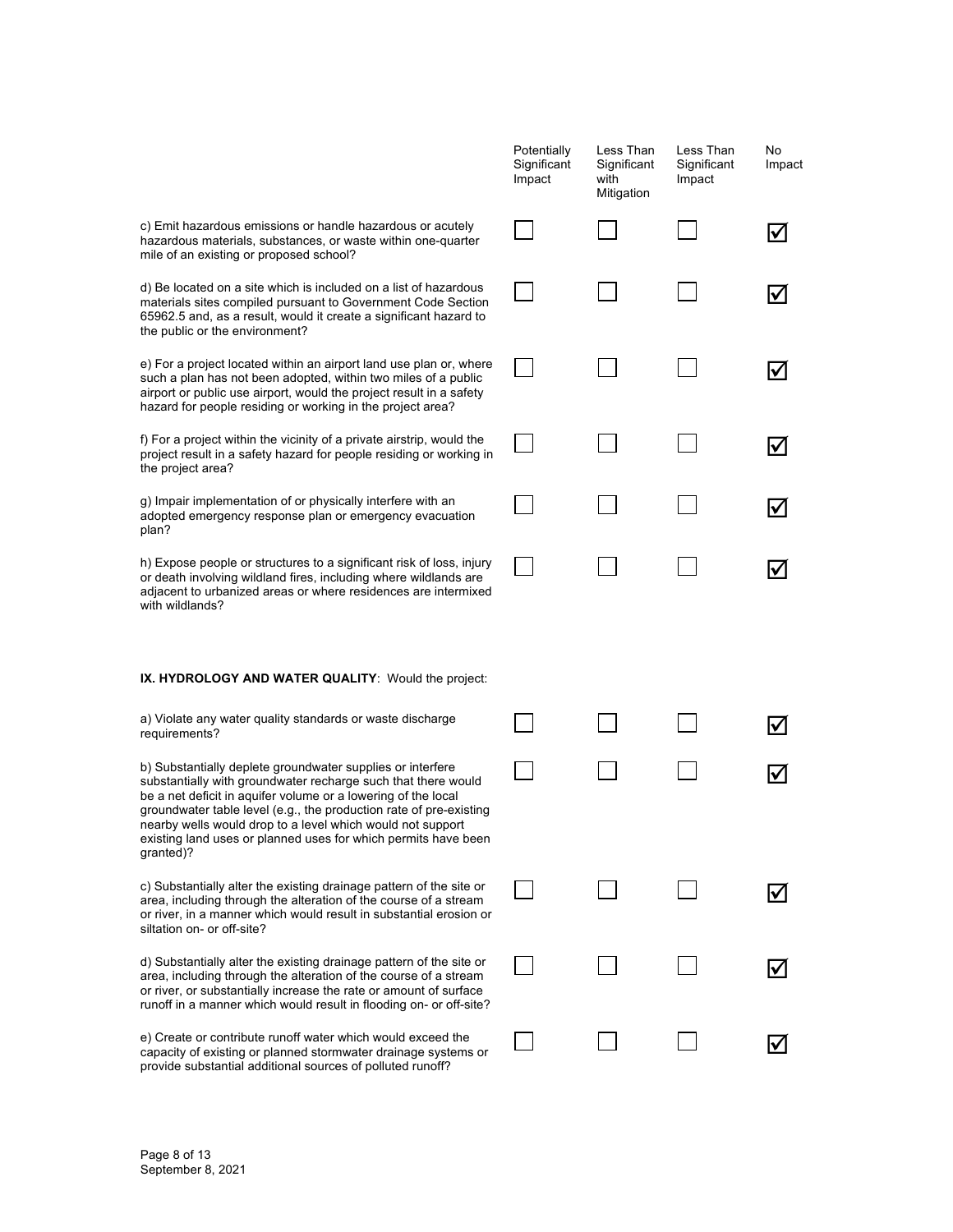|                                                                                                                                                                                                                                                                                                                        | Potentially<br>Significant<br>Impact | Less Than<br>Significant<br>with<br>Mitigation | Less Than<br>Significant<br>Impact | No<br>Impact |
|------------------------------------------------------------------------------------------------------------------------------------------------------------------------------------------------------------------------------------------------------------------------------------------------------------------------|--------------------------------------|------------------------------------------------|------------------------------------|--------------|
| f) Otherwise substantially degrade water quality?                                                                                                                                                                                                                                                                      |                                      |                                                |                                    |              |
| g) Place housing within a 100-year flood hazard area as<br>mapped on a federal Flood Hazard Boundary or Flood<br>Insurance Rate Map or other flood hazard delineation map?                                                                                                                                             |                                      |                                                |                                    |              |
| h) Place within a 100-year flood hazard area structures which<br>would impede or redirect flood flows?                                                                                                                                                                                                                 |                                      |                                                |                                    |              |
| i) Expose people or structures to a significant risk of loss, injury<br>or death involving flooding, including flooding as a result of the<br>failure of a levee or dam?                                                                                                                                               |                                      |                                                |                                    |              |
| j) Inundation by seiche, tsunami, or mudflow                                                                                                                                                                                                                                                                           |                                      |                                                |                                    |              |
| X. LAND USE AND PLANNING: Would the project:                                                                                                                                                                                                                                                                           |                                      |                                                |                                    |              |
| a) Physically divide an established community?                                                                                                                                                                                                                                                                         |                                      |                                                |                                    |              |
| b)Conflict with any applicable land use plan, policy, or regulation<br>of an agency with jurisdiction over the project (including, but not<br>limited to the general plan, specific plan, local coastal program,<br>or zoning ordinance) adopted for the purpose of avoiding or<br>mitigating an environmental effect? |                                      |                                                |                                    |              |
| c) Conflict with any applicable habitat conservation plan or<br>natural community conservation plan?                                                                                                                                                                                                                   |                                      |                                                |                                    |              |
| XI. MINERAL RESOURCES: Would the project:                                                                                                                                                                                                                                                                              |                                      |                                                |                                    |              |
| a) Result in the loss of availability of a known mineral resource<br>that would be of value to the region and the residents of the<br>state?                                                                                                                                                                           |                                      |                                                |                                    | <u> ∨</u>    |
| b) Result in the loss of availability of a locally-important mineral<br>resource recovery site delineated on a local general plan,<br>specific plan or other land use plan?                                                                                                                                            |                                      |                                                |                                    |              |
| XII. NOISE: Would the project result in:                                                                                                                                                                                                                                                                               |                                      |                                                |                                    |              |
| a) Exposure of persons to or generation of noise levels in<br>excess of standards established in the local general plan or<br>noise ordinance, or applicable standards of other agencies?                                                                                                                              |                                      |                                                |                                    |              |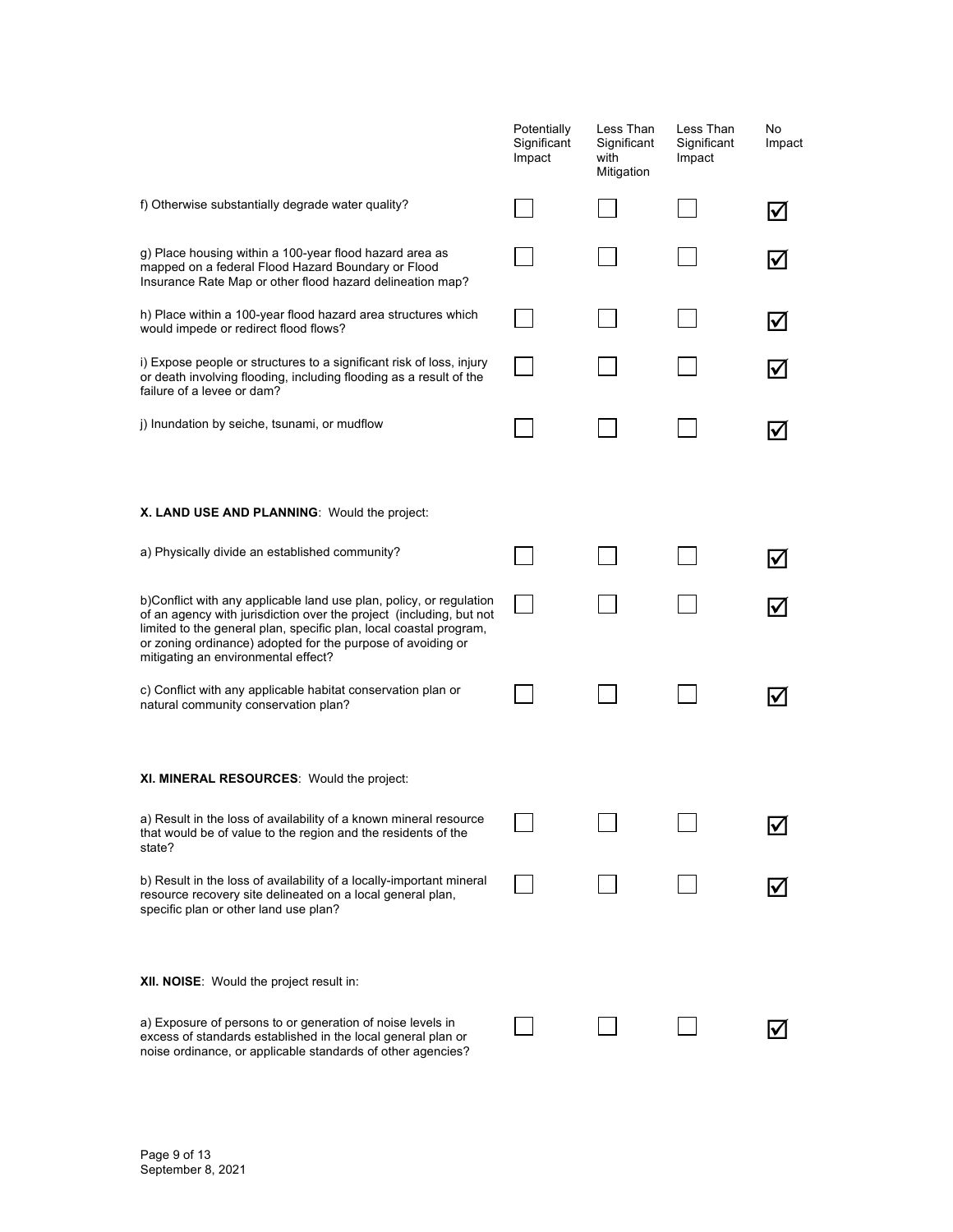|                                                                                                                                                                                                                                                                                                                                                                                                                                               | Potentially<br>Significant<br>Impact | Less Than<br>Significant<br>with<br>Mitigation | Less Than<br>Significant<br>Impact | No<br>Impact |
|-----------------------------------------------------------------------------------------------------------------------------------------------------------------------------------------------------------------------------------------------------------------------------------------------------------------------------------------------------------------------------------------------------------------------------------------------|--------------------------------------|------------------------------------------------|------------------------------------|--------------|
| b) Exposure of persons to or generation of excessive<br>groundborne vibration or groundborne noise levels?                                                                                                                                                                                                                                                                                                                                    |                                      |                                                |                                    |              |
| c) A substantial permanent increase in ambient noise levels in<br>the project vicinity above levels existing without the project?                                                                                                                                                                                                                                                                                                             |                                      |                                                |                                    |              |
| d) A substantial temporary or periodic increase in ambient noise<br>levels in the project vicinity above levels existing without the<br>project?                                                                                                                                                                                                                                                                                              |                                      |                                                |                                    |              |
| e) For a project located within an airport land use plan or, where<br>such a plan has not been adopted, within two miles of a public<br>airport or public use airport, would the project expose people<br>residing or working in the project area to excessive noise levels?                                                                                                                                                                  |                                      |                                                |                                    |              |
| ) For a project within the vicinity of a private airstrip, would the<br>project expose people residing or working in the project area to<br>excessive noise levels?                                                                                                                                                                                                                                                                           |                                      |                                                |                                    |              |
| XIII. POPULATION AND HOUSING: Would the project:                                                                                                                                                                                                                                                                                                                                                                                              |                                      |                                                |                                    |              |
| a) Induce substantial population growth in an area, either<br>directly (for example, by proposing new homes and businesses)<br>or indirectly (for example, through extension of roads or other<br>infrastructure)?                                                                                                                                                                                                                            |                                      |                                                |                                    |              |
| b) Displace substantial numbers of existing housing,<br>necessitating the construction of replacement housing<br>elsewhere?                                                                                                                                                                                                                                                                                                                   |                                      |                                                |                                    |              |
| c) Displace substantial numbers of people, necessitating the<br>construction of replacement housing elsewhere?                                                                                                                                                                                                                                                                                                                                |                                      |                                                |                                    |              |
| <b>XIV. PUBLIC SERVICES:</b>                                                                                                                                                                                                                                                                                                                                                                                                                  |                                      |                                                |                                    |              |
| a) Would the project result in substantial adverse physical<br>impacts associated with the provision of new or physically<br>altered governmental facilities, need for new or physically<br>altered governmental facilities, the construction of which could<br>cause significant environmental impacts, in order to maintain<br>acceptable service ratios, response times or other performance<br>objectives for any of the public services: |                                      |                                                |                                    |              |
| Fire protection?                                                                                                                                                                                                                                                                                                                                                                                                                              |                                      |                                                |                                    |              |
| Police protection?                                                                                                                                                                                                                                                                                                                                                                                                                            |                                      |                                                |                                    |              |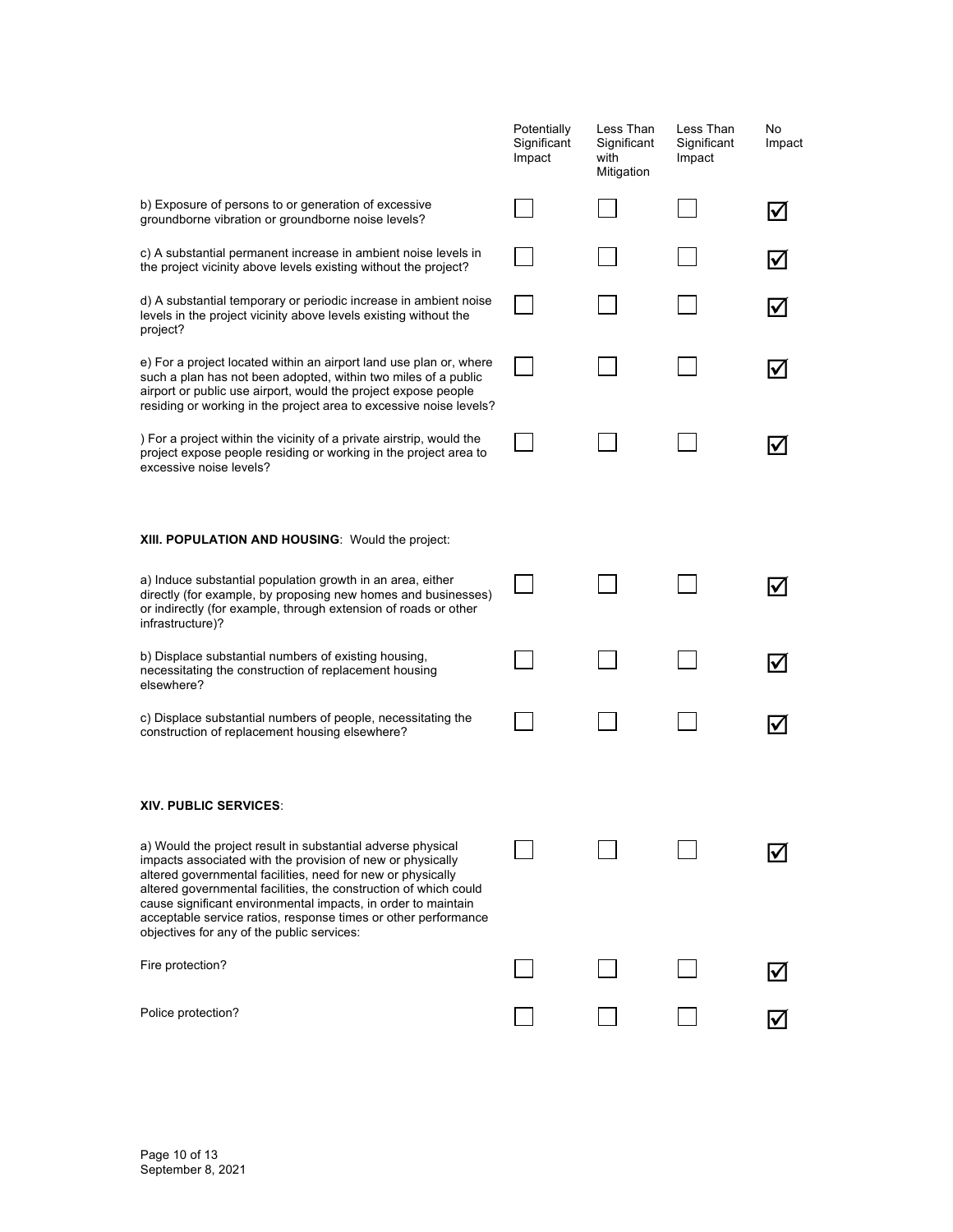|                                                                                                                                                                                                                                                                                                                                                                                                                                                 | Potentially<br>Significant<br>Impact | Less Than<br>Significant<br>with<br>Mitigation | Less Than<br>Significant<br>Impact | No<br>Impact |
|-------------------------------------------------------------------------------------------------------------------------------------------------------------------------------------------------------------------------------------------------------------------------------------------------------------------------------------------------------------------------------------------------------------------------------------------------|--------------------------------------|------------------------------------------------|------------------------------------|--------------|
| Schools?                                                                                                                                                                                                                                                                                                                                                                                                                                        |                                      |                                                |                                    |              |
| Parks?                                                                                                                                                                                                                                                                                                                                                                                                                                          |                                      |                                                |                                    |              |
| Other public facilities?                                                                                                                                                                                                                                                                                                                                                                                                                        |                                      |                                                |                                    |              |
| <b>XV. RECREATION:</b>                                                                                                                                                                                                                                                                                                                                                                                                                          |                                      |                                                |                                    |              |
| a) Would the project increase the use of existing neighborhood<br>and regional parks or other recreational facilities such that<br>substantial physical deterioration of the facility would occur or be<br>accelerated?                                                                                                                                                                                                                         |                                      |                                                |                                    |              |
| b) Does the project include recreational facilities or require the<br>construction or expansion of recreational facilities which might<br>have an adverse physical effect on the environment?                                                                                                                                                                                                                                                   |                                      |                                                |                                    |              |
| XVI. TRANSPORTATION/TRAFFIC: Would the project:                                                                                                                                                                                                                                                                                                                                                                                                 |                                      |                                                |                                    |              |
| a) Conflict with an applicable plan, ordinance or policy<br>establishing measures of effectiveness for the performance of<br>the circulation system, taking into account all modes of<br>transportation including mass transit and non-motorized travel<br>and relevant components of the circulation system, including but<br>not limited to intersections, streets, highways and freeways,<br>pedestrian and bicycle paths, and mass transit? |                                      |                                                |                                    |              |
| b) Conflict with an applicable congestion management program,<br>including, but not limited to level of service standards and travel<br>demand measures, or other standards established by the county<br>congestion management agency for designated roads or<br>highways?                                                                                                                                                                      |                                      |                                                |                                    |              |
| c) Result in a change in air traffic patterns, including either an<br>increase in traffic levels or a change in location that results in<br>substantial safety risks?                                                                                                                                                                                                                                                                           |                                      |                                                |                                    | <u> ∨ </u>   |
| d) Substantially increase hazards due to a design feature (e.g.,<br>sharp curves or dangerous intersections) or incompatible uses<br>(e.g., farm equipment)?                                                                                                                                                                                                                                                                                    |                                      |                                                |                                    |              |
| e) Result in inadequate emergency access?                                                                                                                                                                                                                                                                                                                                                                                                       |                                      |                                                |                                    |              |
| f) Conflict with adopted policies, plans or programs regarding<br>public transit, bicycle, or pedestrian facilities, or otherwise<br>decrease the performance or safety of such facilities?                                                                                                                                                                                                                                                     |                                      |                                                |                                    |              |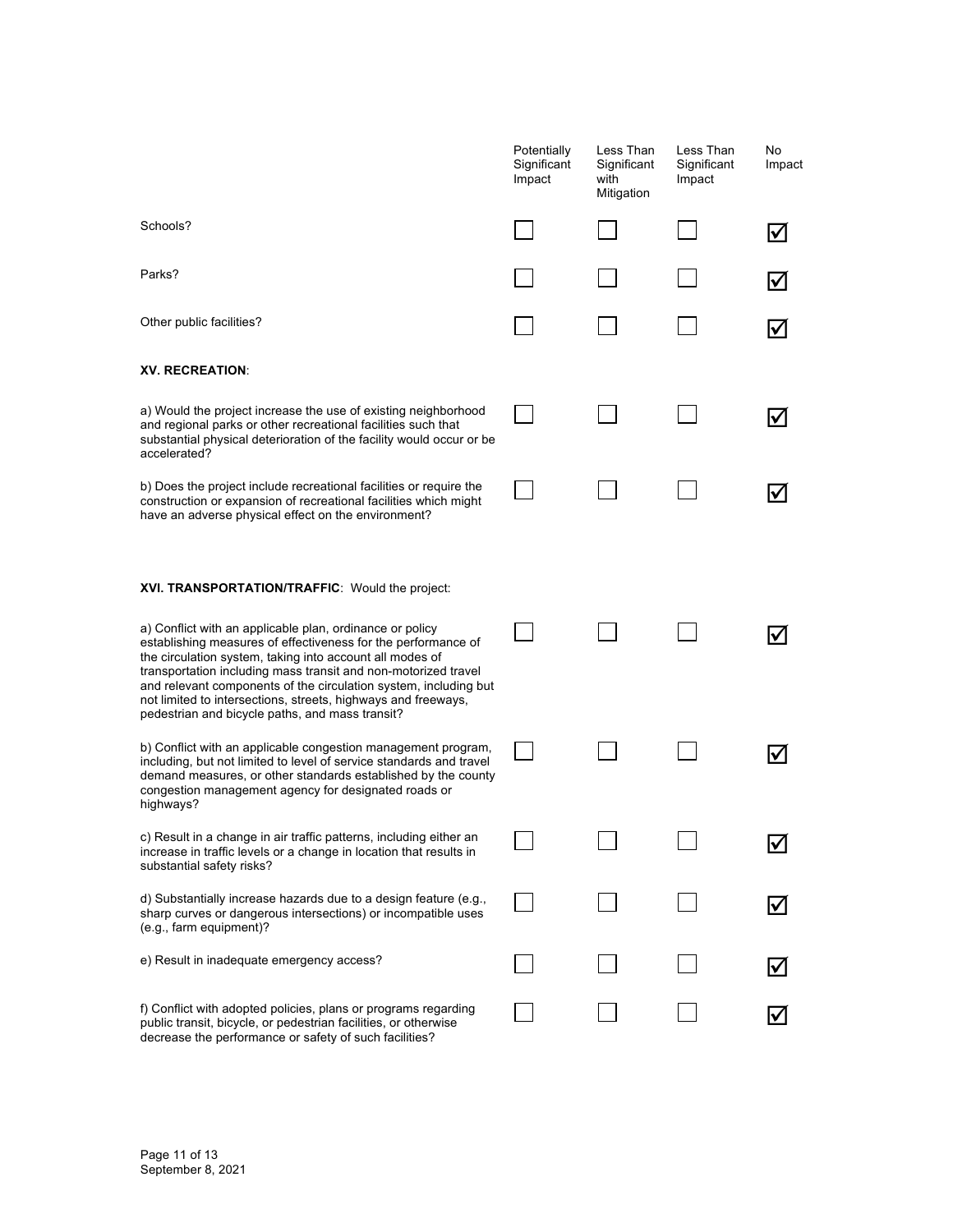|                                                                                                                                                                                                                                                                                                                                                                                                                                                                                             | Potentially<br>Significant<br>Impact | Less Than<br>Significant<br>with<br>Mitigation | Less Than<br>Significant<br>Impact | No<br>Impact |
|---------------------------------------------------------------------------------------------------------------------------------------------------------------------------------------------------------------------------------------------------------------------------------------------------------------------------------------------------------------------------------------------------------------------------------------------------------------------------------------------|--------------------------------------|------------------------------------------------|------------------------------------|--------------|
| XVII. UTILITIES AND SERVICE SYSTEMS: Would the project:                                                                                                                                                                                                                                                                                                                                                                                                                                     |                                      |                                                |                                    |              |
| a) Exceed wastewater treatment requirements of the applicable<br>Regional Water Quality Control Board?                                                                                                                                                                                                                                                                                                                                                                                      |                                      |                                                |                                    |              |
| b) Require or result in the construction of new water or<br>wastewater treatment facilities or expansion of existing facilities,<br>the construction of which could cause significant environmental<br>effects?                                                                                                                                                                                                                                                                             |                                      |                                                |                                    |              |
| c) Require or result in the construction of new storm water<br>drainage facilities or expansion of existing facilities, the<br>construction of which could cause significant environmental<br>effects?                                                                                                                                                                                                                                                                                      |                                      |                                                |                                    |              |
| d) Have sufficient water supplies available to serve the project<br>from existing entitlements and resources, or are new or<br>expanded entitlements needed?                                                                                                                                                                                                                                                                                                                                |                                      |                                                |                                    |              |
| e) Result in a determination by the wastewater treatment<br>provider which serves or may serve the project that it has<br>adequate capacity to serve the project's projected demand in<br>addition to the provider's existing commitments?                                                                                                                                                                                                                                                  |                                      |                                                |                                    |              |
| f) Be served by a landfill with sufficient permitted capacity to<br>accommodate the project's solid waste disposal needs?                                                                                                                                                                                                                                                                                                                                                                   |                                      |                                                |                                    |              |
| g) Comply with federal, state, and local statutes and regulations<br>related to solid waste?                                                                                                                                                                                                                                                                                                                                                                                                |                                      |                                                |                                    |              |
| XVIII. MANDATORY FINDINGS OF SIGNIFICANCE                                                                                                                                                                                                                                                                                                                                                                                                                                                   |                                      |                                                |                                    |              |
| a) Does the project have the potential to degrade the quality of<br>the environment, substantially reduce the habitat of a fish or<br>wildlife species, cause a fish or wildlife population to drop below<br>self-sustaining levels, threaten to eliminate a plant or animal<br>community, substantially reduce the number or restrict the range<br>of a rare or endangered plant or animal or eliminate important<br>examples of the major periods of California history or<br>prehistory? |                                      |                                                |                                    |              |
| b) Does the project have impacts that are individually limited,<br>but cumulatively considerable? ("Cumulatively considerable"<br>means that the incremental effects of a project are considerable<br>when viewed in connection with the effects of past projects, the<br>effects of other current projects, and the effects of probable<br>future projects)?                                                                                                                               |                                      |                                                |                                    |              |
| c) Does the project have environmental effects which will cause<br>substantial adverse effects on human beings, either directly or<br>indirectly?                                                                                                                                                                                                                                                                                                                                           |                                      |                                                |                                    |              |